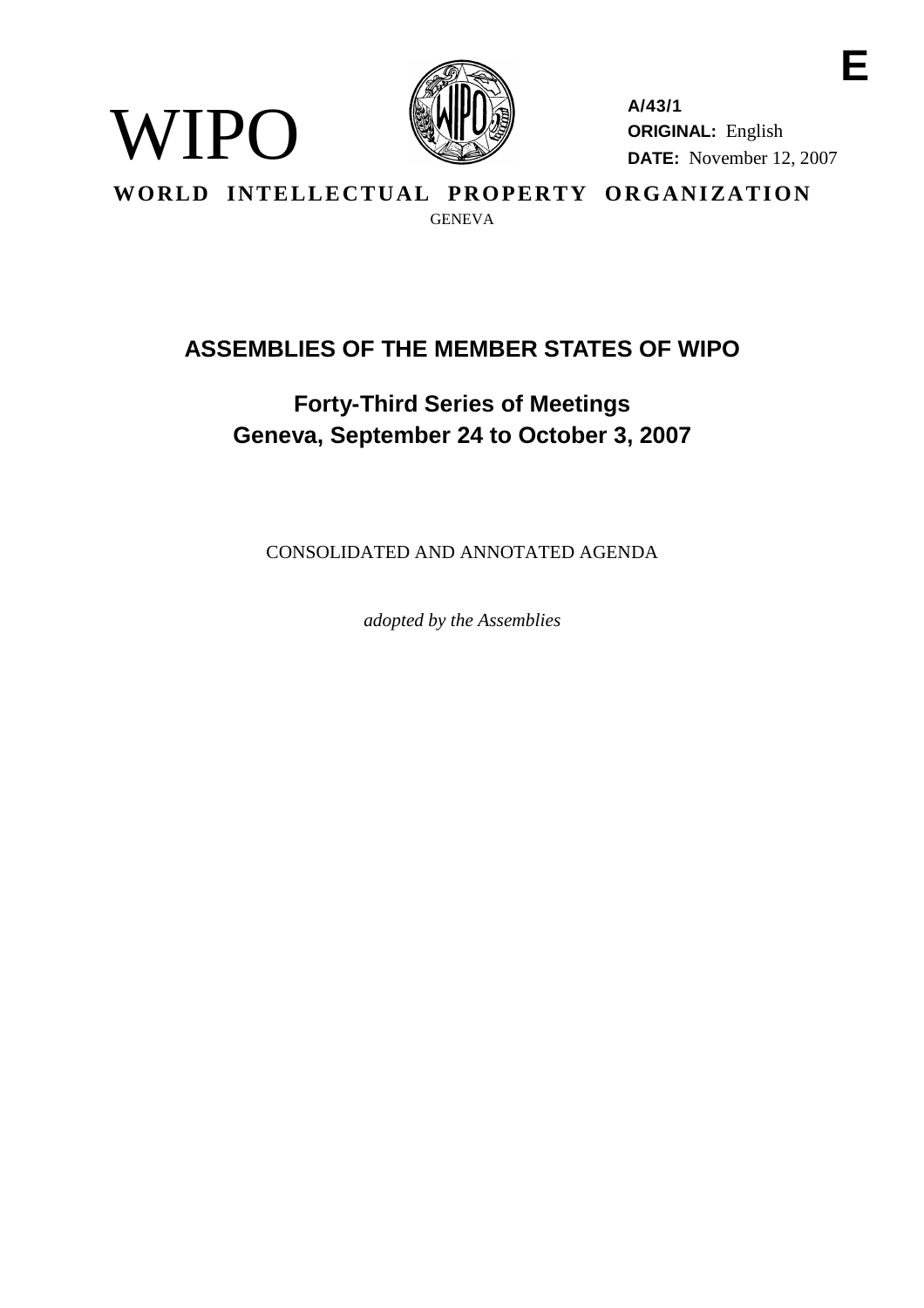# **Introduction**

1. The present document lists the items of the draft agenda of the 19 Assemblies and other bodies (listed in document A/43/INF/1 Rev.) in a *consolidated* manner, that is, even when a matter concerns more than one Assembly or other body, such matter constitutes a single agenda item.

2. Each agenda item is *annotated*. Under each item, the following are indicated:

(i) the Assemblies and other bodies concerned,

(ii) the presiding Officer (according to the WIPO General Rules of Procedure,

Rule 42),

- (iii) the preparatory document, if any.
- 3. It is proposed that the following agenda items be considered on the following days:

| Monday, September 24                   |                      | agenda items 1 to 7                                                                                                                                   |
|----------------------------------------|----------------------|-------------------------------------------------------------------------------------------------------------------------------------------------------|
| Tuesday, September 25                  |                      | agenda items 8 to 14                                                                                                                                  |
| Wednesday, September 26                |                      | agenda items 15 to 19                                                                                                                                 |
| Thursday, September 27                 |                      | agenda items 20 to 24                                                                                                                                 |
| Friday, September 28                   | $\ddot{\phantom{a}}$ | agenda items 25 to 30                                                                                                                                 |
| Monday and Tuesday,<br>October 1 and 2 | $\ddot{\phantom{a}}$ | reserved in case any of the agenda items are<br>not completed by September 30 and for the<br>preparation, by the Secretariat, of the draft<br>reports |
| Wednesday, October 3                   |                      | agenda items 31 and 32                                                                                                                                |

It is to be noted that the above time-table is merely indicative. Morning sessions will be held from 10 a.m. to 1 p.m., afternoon sessions from 3 to 6 p.m. and, if necessary, night sessions (from 7.30 to 9.30 p.m.) will be organized to conclude discussions of agenda items scheduled for that day.

Please note that any of the agenda items may be called up on any of the days from September 24 to October 3, 2007, subject to a decision by the Chair, in accordance with the WIPO General Rules of Procedure.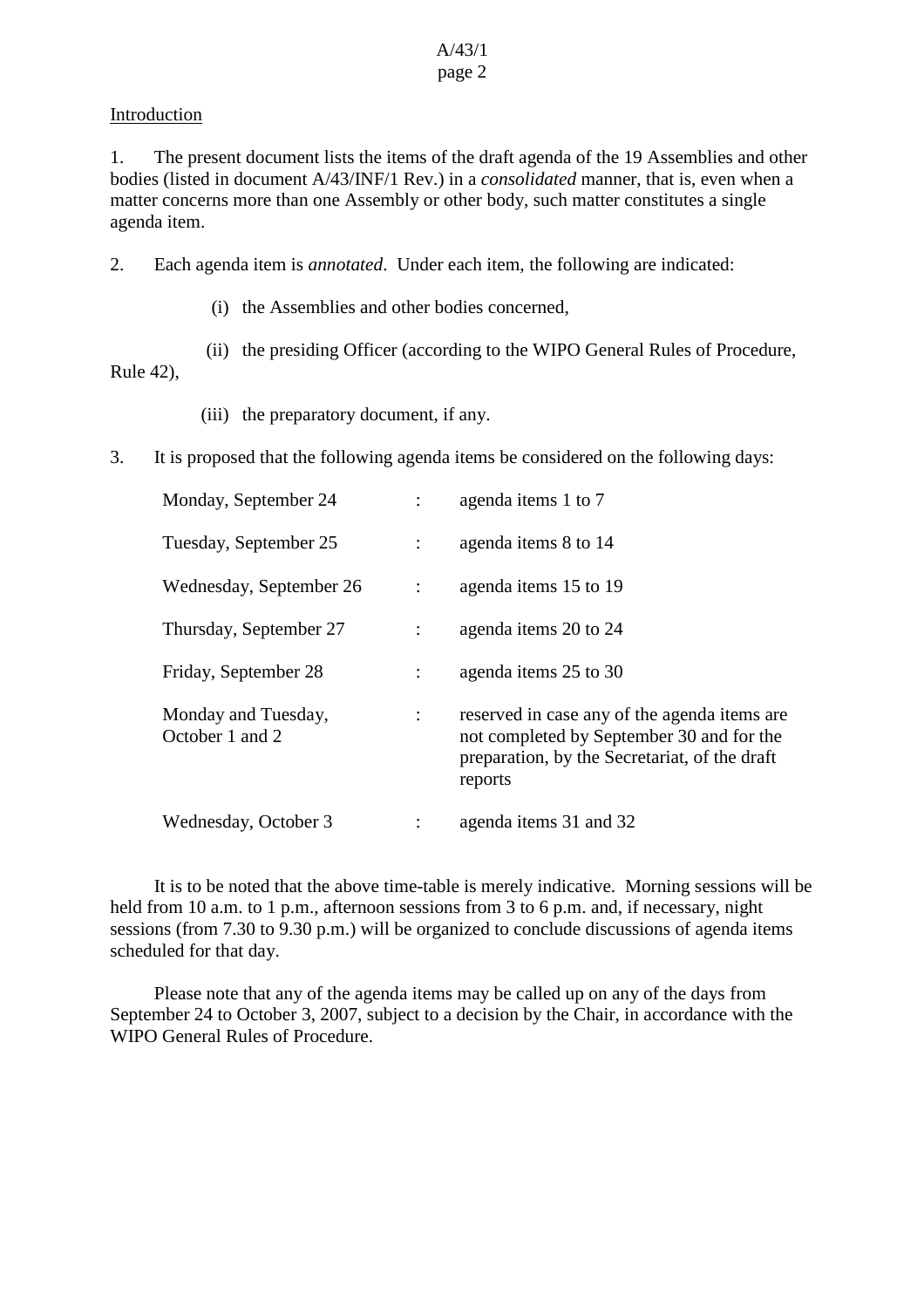# A/43/1

#### page 3

# LIST OF AGENDA ITEMS

- 1. Opening of the Sessions
- 2. Election of the Officers
- 3. Adoption of the Agenda
- 4. Program Performance Report for 2006
- 5. Constitutional Matters
- 6. Financial Management Report for the 2004-2005 Biennium; Interim Financial Statement for 2006; Arrears in Contributions
- 7. Report of the Desk-to-Desk Assessment
- 8. Matters Concerning the PCT Union including: (a) Proposal of the United States of America and Japan; (b) Proposal of Brazil; and (c) Any Other Proposal
- 9. Revised Budget for 2006-2007; Program and Budget for 2008-2009
- 10. Revised Financial Regulations and Rules; Proposed Utilization of Available Reserves in the Medium Term; International Public System Accounting Standards (IPSAS)
- 11. Revised Terms of Reference of the WIPO Audit Committee; Consolidated Report of the WIPO Audit Committee; Revised Internal Audit Charter; Summary Annual Report of the Director of the Internal Audit and Oversight Division
- 12. Internal Audit Report of WIPO Issued Since the Last General Assembly [to be referred to the Friends of the Chair]
- 13. Composition of the Program and Budget Committee
- 14. Designation of the External Auditor for 2008-2011
- 15. Matters Concerning the Advisory Committee on Enforcement (ACE)
- 16. The Protection of Audiovisual Performances
- 17. Report on the Special Sessions of the Standing Committee on Copyright and Related Rights regarding the Proposed Diplomatic Conference on the Protection of the Rights of Broadcasting Organizations
- 18. Report of the Provisional Committee on Proposals Related to a WIPO Development Agenda (PCDA)
- 19. Matters Concerning the Establishment of a Work Program for the Standing Committee on the Law of Patents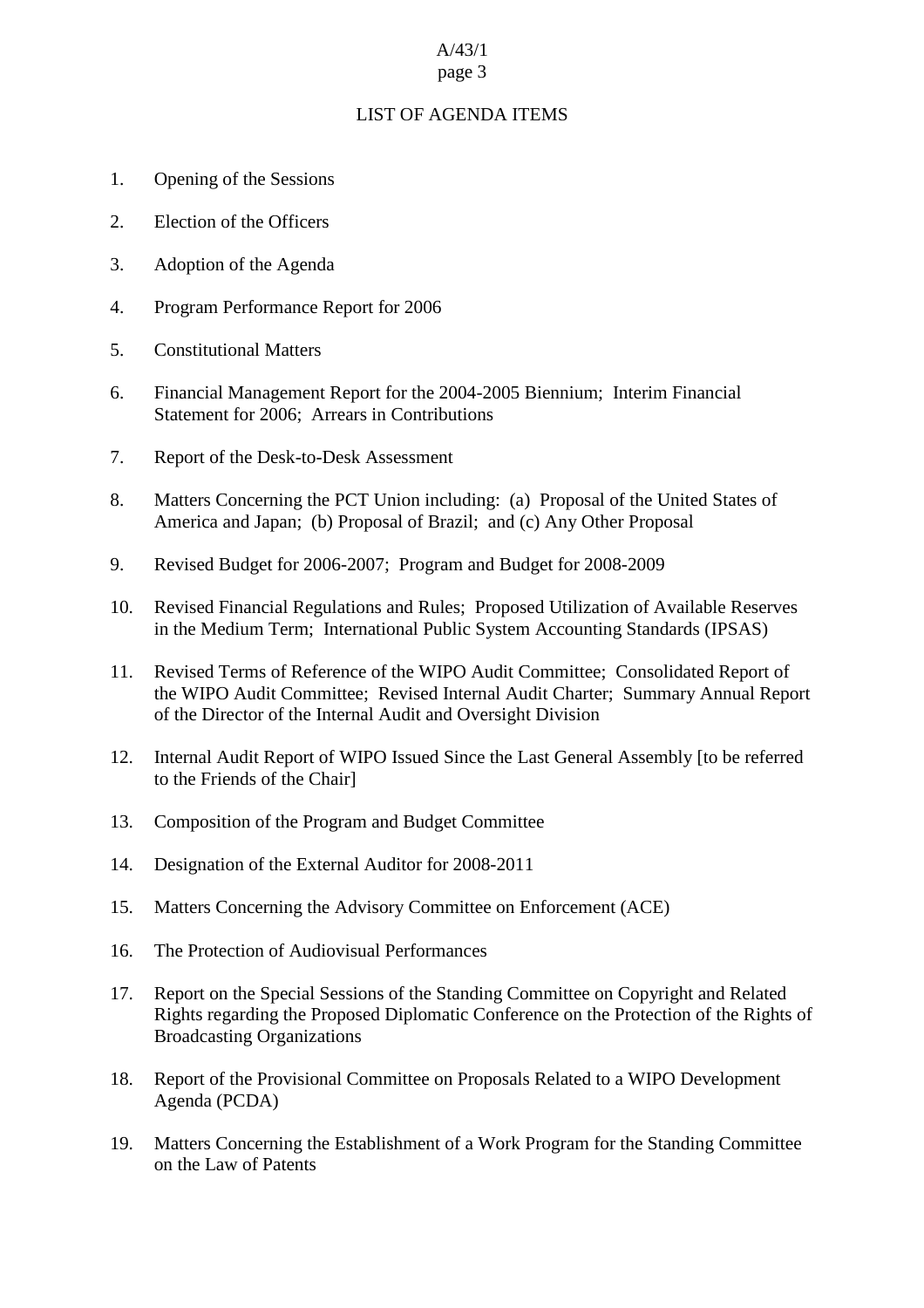# 20. Report of the *ad hoc* Working Group on the Digital Access Service for Priority Documents

- 21. Matters Concerning the Intergovernmental Committee on Intellectual Property and Genetic Resources, Traditional Knowledge and Folklore (IGC)
- 22. Matters Concerning the Madrid Union
- 23. Matters Concerning the Hague Union
- 24. Matters Concerning Internet Domain Names
- 25. Matters Concerning the Patent Law Treaty (PLT) Assembly
- 26. Matters Concerning the Patent Law Treaty (PLT)
- 27. Composition of the WIPO Coordination Committee; Election of the Members of the Executive Committees of the Paris and Berne Unions and Designation of the *ad hoc* Members of the WIPO Coordination Committee
- 28. Admission of Observers
- 29. Progress Report on the New Construction Project
- 30. Staff Matters
- 31. Adoption of the General Report and of the Individual Reports of each Governing Body
- 32. Closing of the Sessions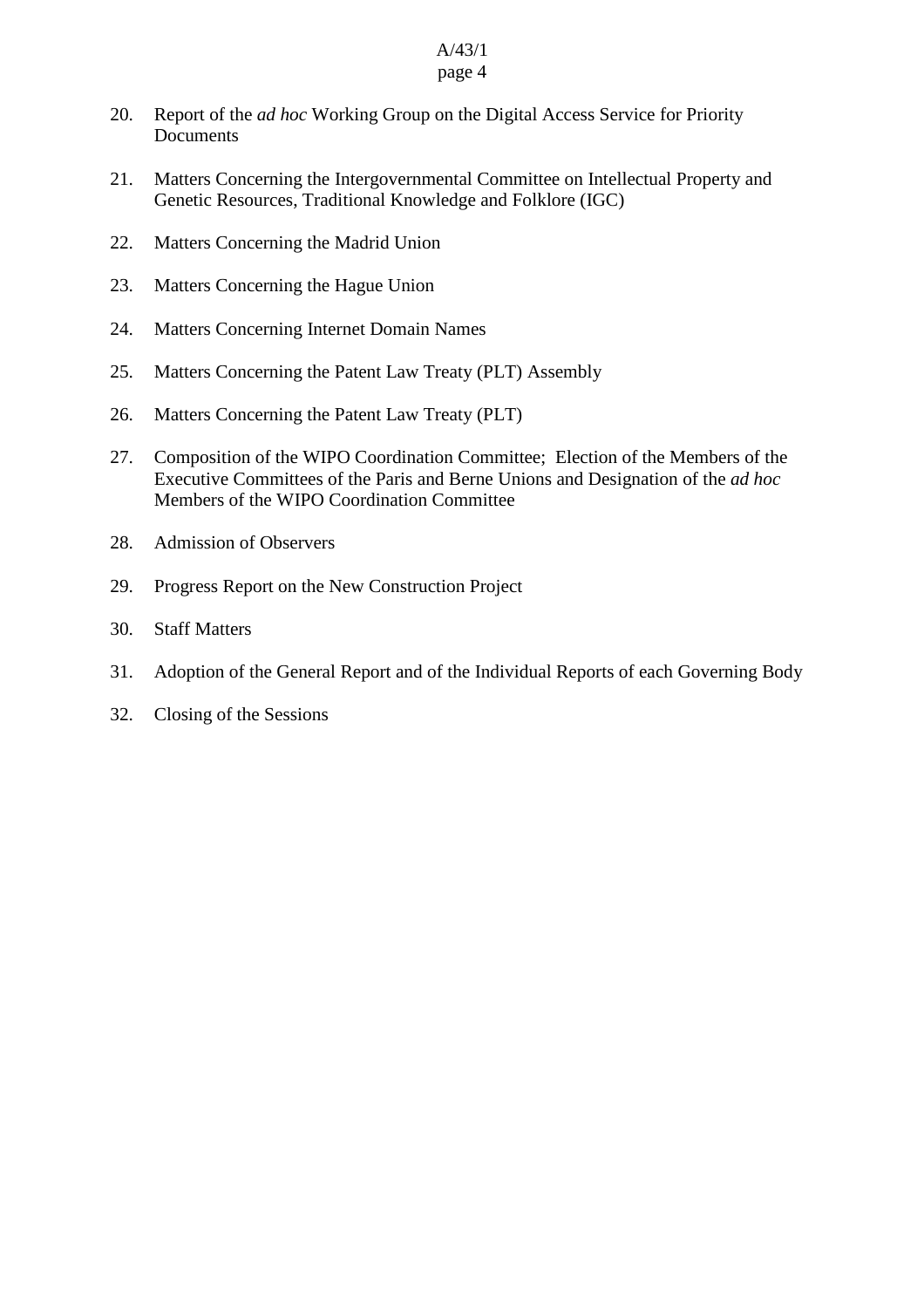# Agenda (Consolidated and Annotated)

Agenda item 1 OPENING OF THE SESSIONS

Assemblies and other bodies concerned: All

Presiding Officer: The outgoing Chair of the General Assembly

Document: None

Agenda item 2 ELECTION OF THE OFFICERS

Assemblies and other bodies concerned: All

Presiding Officer: The outgoing Chair of the General Assembly

Document: A/43/INF/1 Rev.

Agenda item 3 ADOPTION OF THE AGENDA

Assemblies and other bodies concerned: All

Presiding Officer: The Chair of the General Assembly

Document: The present document

Agenda item 4 PROGRAM PERFORMANCE REPORT FOR 2006

Assemblies and other bodies concerned: All Presiding Officer: The Chair of the General Assembly Document: A/43/2

Agenda item 5 CONSTITUTIONAL MATTERS

Assemblies and other bodies concerned: All Presiding Officer: The Chair of the General Assembly Document: A/43/4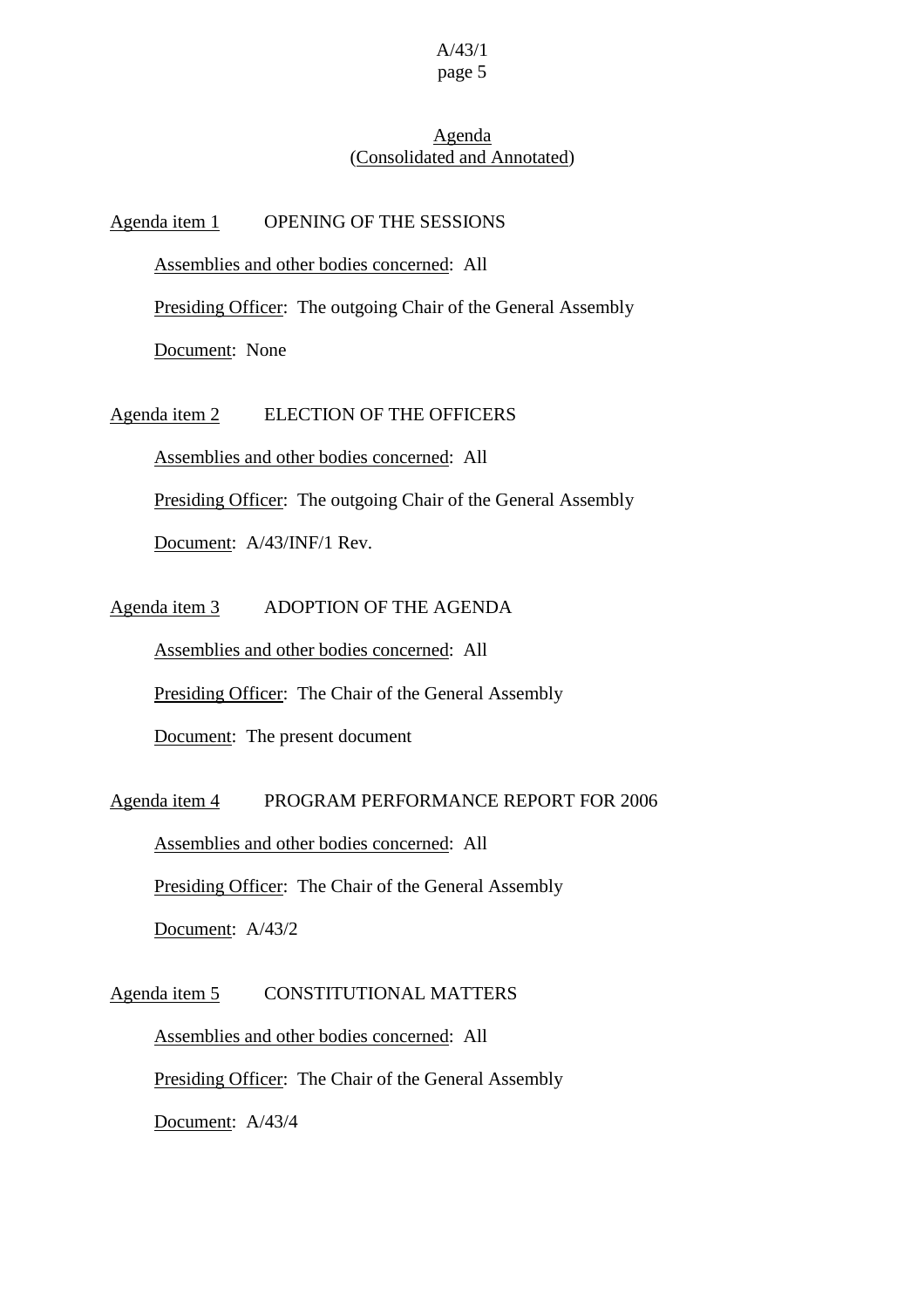# Agenda item 6 FINANCIAL MANAGEMENT REPORT FOR THE 2004-2005 BIENNIUM; INTERIM FINANCIAL STATEMENT FOR 2006; ARREARS IN CONTRIBUTIONS

Assemblies and other bodies concerned: All

Presiding Officer: The Chair of the General Assembly

Documents: A/43/6 and 11

#### Agenda item 7 REPORT OF THE DESK-TO-DESK ASSESSMENT

Assembly concerned: General Assembly

Presiding Officer: The Chair of the General Assembly

Documents: WO/GA/34/1, 12, 12 Corr. and 14

# Agenda item 8 MATTERS CONCERNING THE PCT UNION INCLUDING: (A) PROPOSAL OF THE UNITED STATES OF AMERICA AND JAPAN; (B) PROPOSAL OF BRAZIL; AND (C) ANY OTHER PROPOSAL

Assembly concerned: PCT Union Assembly

Presiding Officer: The Chair of the PCT Union Assembly

Documents: PCT/A/36/1, 2, 3, 4, 5, 6, 7, 8, 9, 10, 11 and 12

# Agenda item 9 REVISED BUDGET FOR 2006-2007; PROGRAM AND BUDGET FOR 2008-2009

Assemblies and other bodies concerned: All

Presiding Officer: The Chair of the General Assembly

Documents: A/43/3 and 12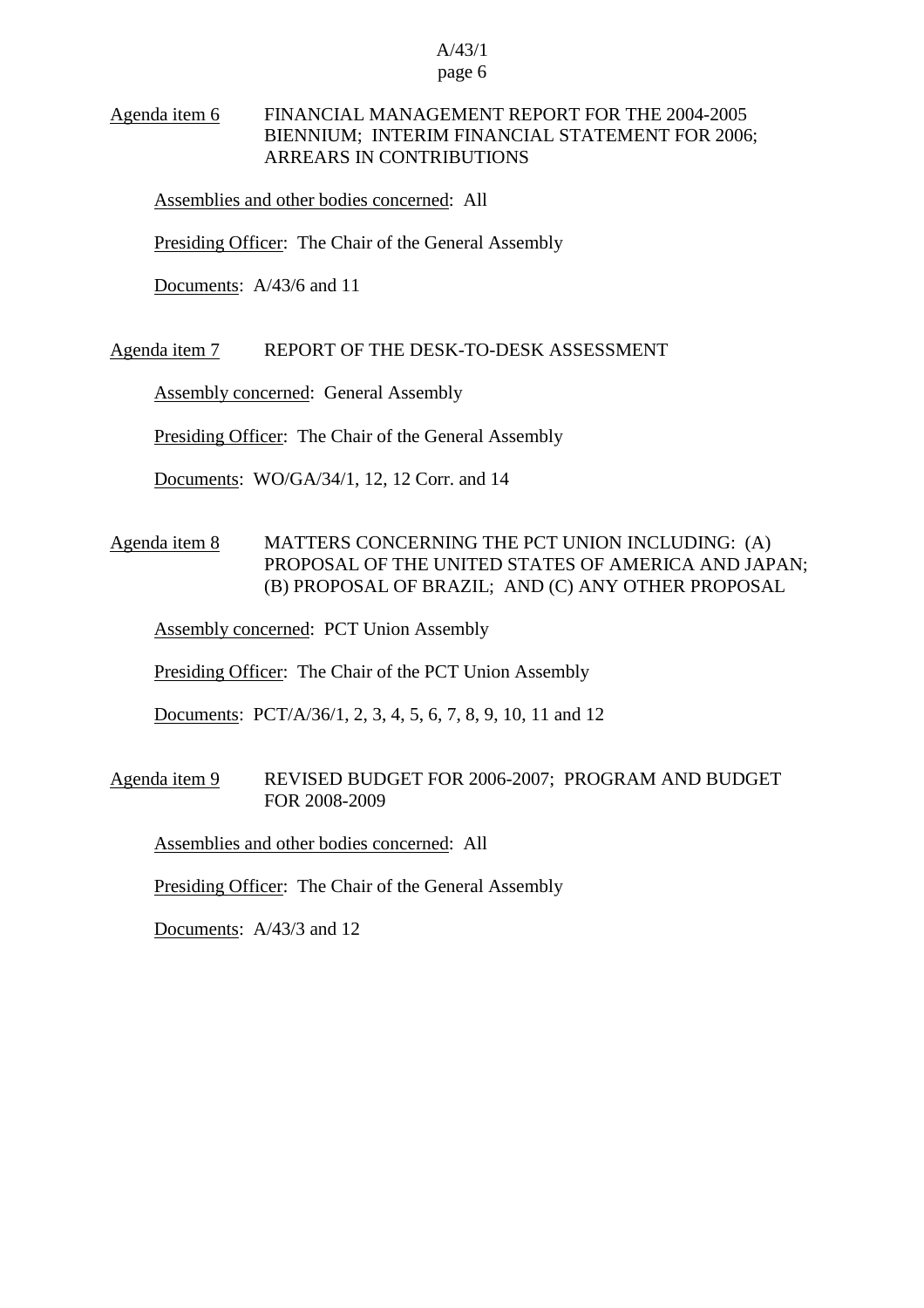# Agenda item 10 REVISED FINANCIAL REGULATIONS AND RULES; PROPOSED UTILIZATION OF AVAILABLE RESERVES IN THE MEDIUM TERM; INTERNATIONAL PUBLIC SYSTEM ACCOUNTING STANDARDS (IPSAS)

Assemblies and other bodies concerned: All

Presiding Officer: The Chair of the General Assembly

Documents: A/43/5, 14 and 15

Agenda item 11 REVISED TERMS OF REFERENCE OF THE WIPO AUDIT COMMITTEE; CONSOLIDATED REPORT OF THE WIPO AUDIT COMMITTEE FOR THE 2006-2007 BIENNIUM; REVISED AUDIT CHARTER; SUMMARY ANNUAL REPORT OF THE DIRECTOR OF THE INTERNAL AUDIT AND OVERSIGHT DIVISION

Assembly concerned: General Assembly

Presiding Officer: The Chair of the General Assembly

Documents: WO/GA/34/3, 4 and 15

# Agenda item 12 INTERNAL AUDIT REPORT OF WIPO ISSUED SINCE THE LAST GENERAL ASSEMBLY [to be referred to the Friends of the Chair]

Assembly concerned: General Assembly

Presiding Officer: The Chair of the General Assembly

Document: A/43/1 Prov.3

## Agenda item 13 COMPOSITION OF THE PROGRAM AND BUDGET COMMITTEE

Assembly concerned: General Assembly

Presiding Officer: The Chair of the General Assembly

Document: WO/GA/34/2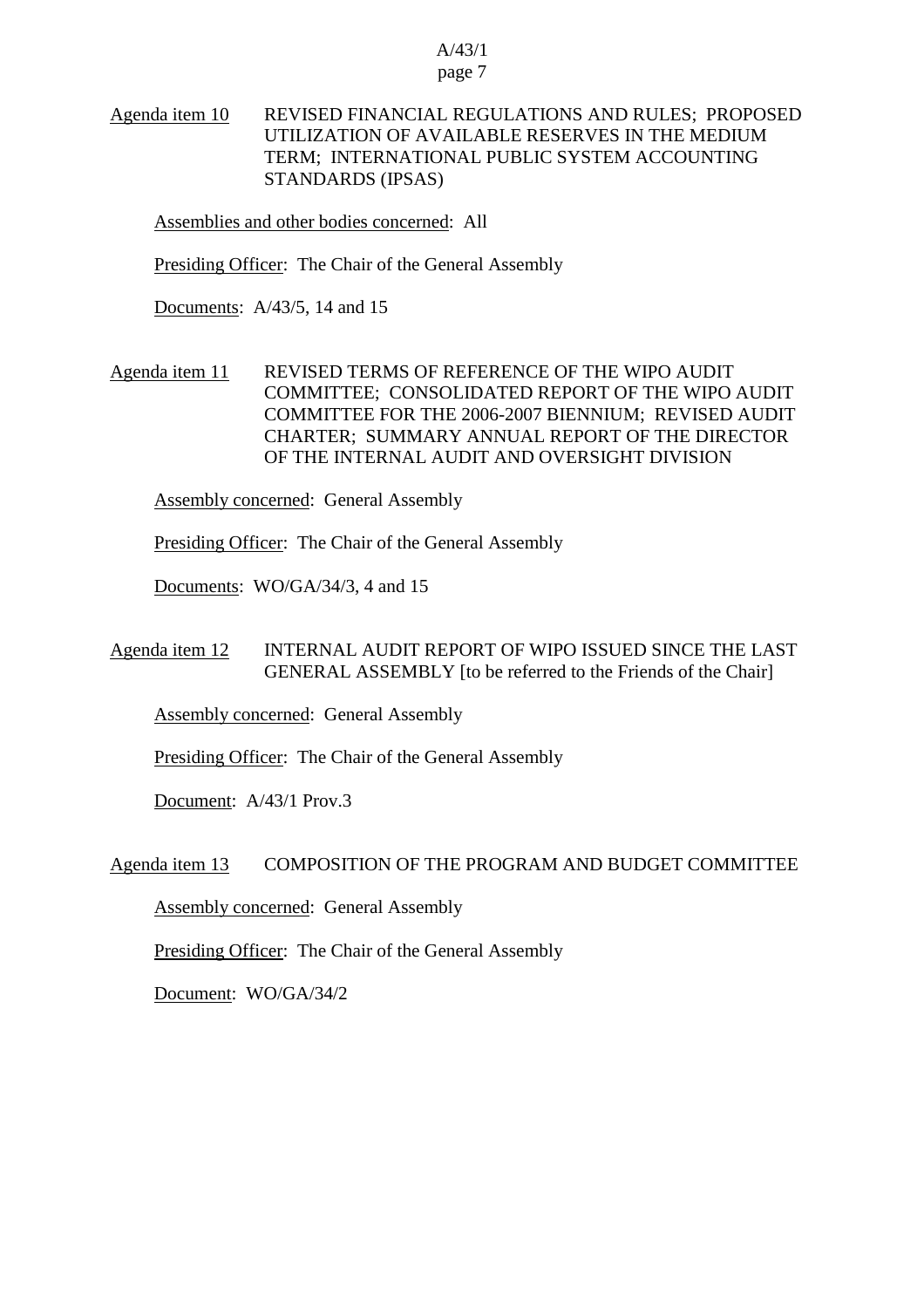# Agenda item 14 DESIGNATION OF THE EXTERNAL AUDITOR FOR 2008-2011

Assemblies and other bodies concerned: General Assembly, Coordination Committee, Paris Union Assembly, Berne Union Assembly, Madrid Union Assembly, Hague Union Assembly, Nice Union Assembly, Lisbon Union Assembly, Locarno Union Assembly, IPC Union Assembly, PCT Union Assembly and Vienna Union Assembly (12).

Presiding Officer: The Chair of the General Assembly

Document: A/43/8

# Agenda item 15 MATTERS CONCERNING THE ADVISORY COMMITTEE ON ENFORCEMENT (ACE)

Assembly concerned: General Assembly

Presiding Officer: The Chair of the General Assembly

Document: WO/GA/34/10

#### Agenda item 16 THE PROTECTION OF AUDIOVISUAL PERFORMANCES

Assembly concerned: General Assembly

Presiding Officer: The Chair of the General Assembly

Document: WO/GA/34/7

# Agenda item 17 REPORT ON THE SPECIAL SESSIONS OF THE STANDING COMMITTEE ON COPYRIGHT AND RELATED RIGHTS REGARDING THE PROPOSED DIPLOMATIC CONFERENCE ON THE PROTECTION OF THE RIGHTS OF BROADCASTING ORGANIZATIONS

Assembly concerned: General Assembly

Presiding Officer: The Chair of the General Assembly

Document: WO/GA/34/8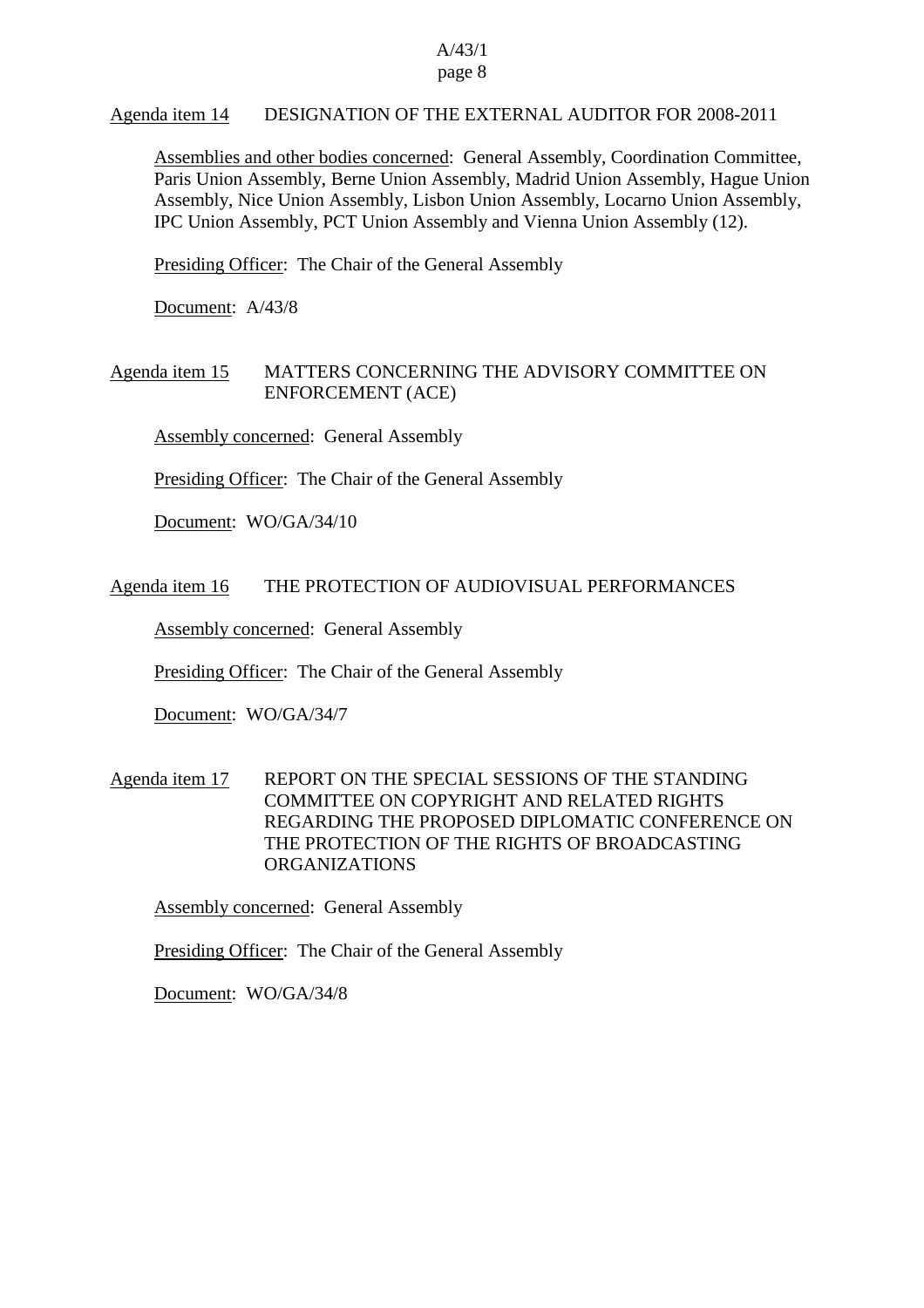# Agenda item 18 REPORT OF THE PROVISIONAL COMMITTEE ON PROPOSALS RELATED TO A WIPO DEVELOPMENT AGENDA (PCDA)

Assembly and other body concerned: General Assembly and WIPO Conference (2)

Presiding Officer: The Chair of the General Assembly

Document: A/43/13 Rev.

Agenda item 19 MATTERS CONCERNING THE ESTABLISHMENT OF A WORK PROGRAM FOR THE STANDING COMMITTEE ON THE LAW OF **PATENTS** 

Assembly concerned: General Assembly

Presiding Officer: The Chair of the General Assembly

Document: WO/GA/34/5

## Agenda item 20 REPORT OF THE *AD HOC* WORKING GROUP ON THE DIGITAL ACCESS SERVICE FOR PRIORITY DOCUMENTS

Assemblies concerned: Paris Union Assembly and PCT Union Assembly (2)

Presiding Officer: The Chair of the Paris Union Assembly

Document: A/43/10

# Agenda item 21 MATTERS CONCERNING THE INTERGOVERNMENTAL COMMITTEE ON INTELLECTUAL PROPERTY AND GENETIC RESOURCES, TRADITIONAL KNOWLEDGE AND FOLKLORE (IGC)

Assembly concerned: General Assembly

Presiding Officer: The Chair of the General Assembly

Document: WO/GA/34/9

#### Agenda item 22 MATTERS CONCERNING THE MADRID UNION

Assembly concerned: Madrid Union Assembly

Presiding Officer: The Chair of the Madrid Union Assembly

Documents: MM/A/38/1, 2, 3, 4, and 5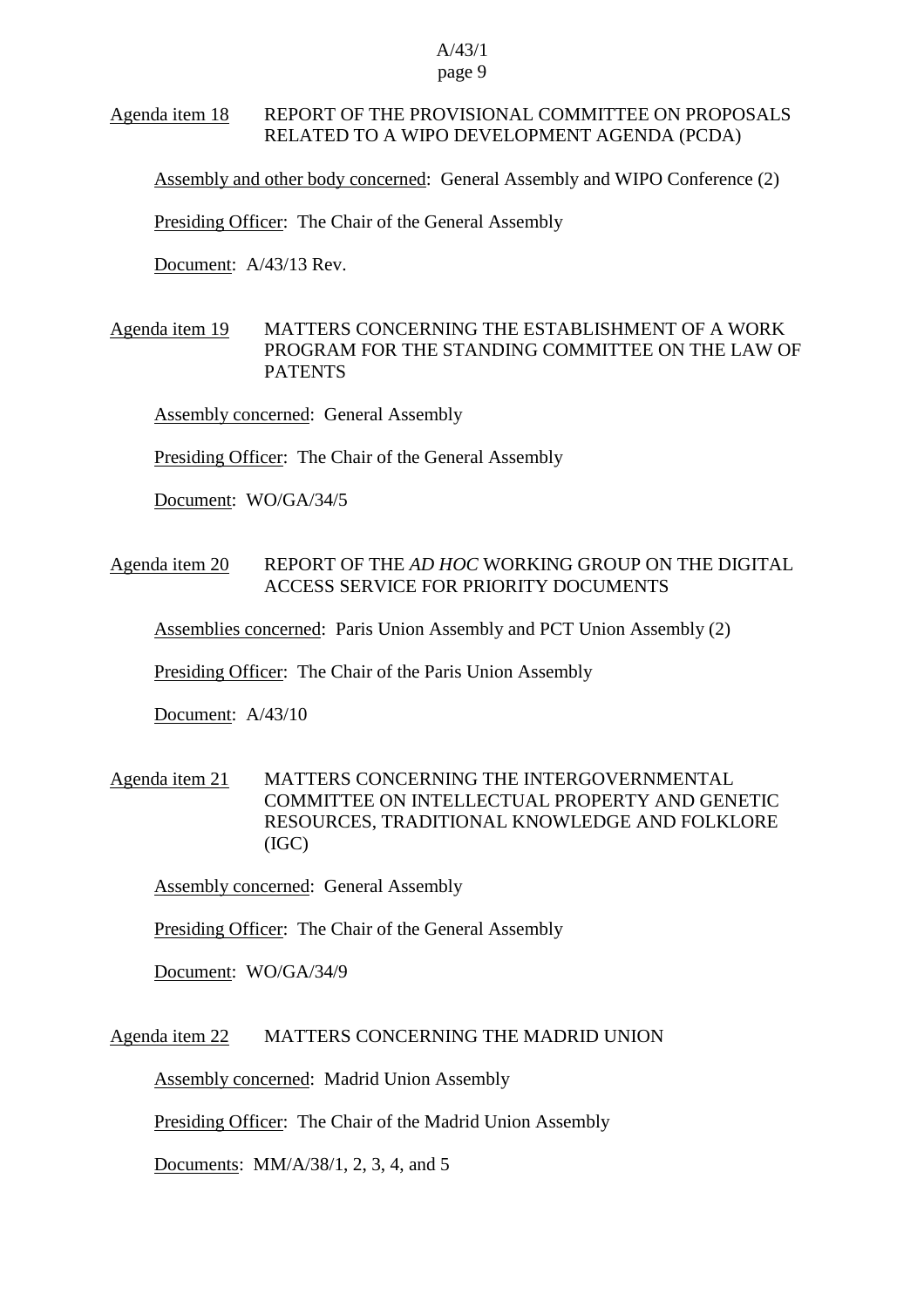#### Agenda item 23 MATTERS CONCERNING THE HAGUE UNION

Assembly concerned: Hague Union Assembly

Presiding Officer: The Chair of the Hague Union Assembly

Documents: H/A/24/1, 2 and 3

#### Agenda item 24 MATTERS CONCERNING INTERNET DOMAIN NAMES

Assembly concerned: General Assembly

Presiding Officer: The Chair of the General Assembly

Document: WO/GA/34/6

# Agenda item 25 MATTERS CONCERNING THE PATENT LAW TREATY ASSEMBLY

Assembly concerned: Patent Law Treaty Assembly

Presiding Officer: The Chair of the Patent Law Treaty Assembly

Documents: PLT/A/3/1 and 2

# Agenda item 26 MATTERS CONCERNING THE PATENT LAW TREATY (PLT)

Assembly concerned: WIPO General Assembly

Presiding Officer: The Chair of the General Assembly

Document: WO/GA/34/13

# Agenda item 27 COMPOSITION OF THE WIPO COORDINATION COMMITTEE; ELECTION OF THE MEMBERS OF THE EXECUTIVE COMMITTEES OF THE PARIS AND BERNE UNIONS AND DESIGNATION OF THE *AD HOC* MEMBERS OF THE WIPO COORDINATION COMMITTEE

Bodies concerned: WIPO Conference, Paris Union Executive Committee and Berne Union Executive Committee (3)

Presiding Officer: The Chair of the WIPO Conference

Document: A/43/7